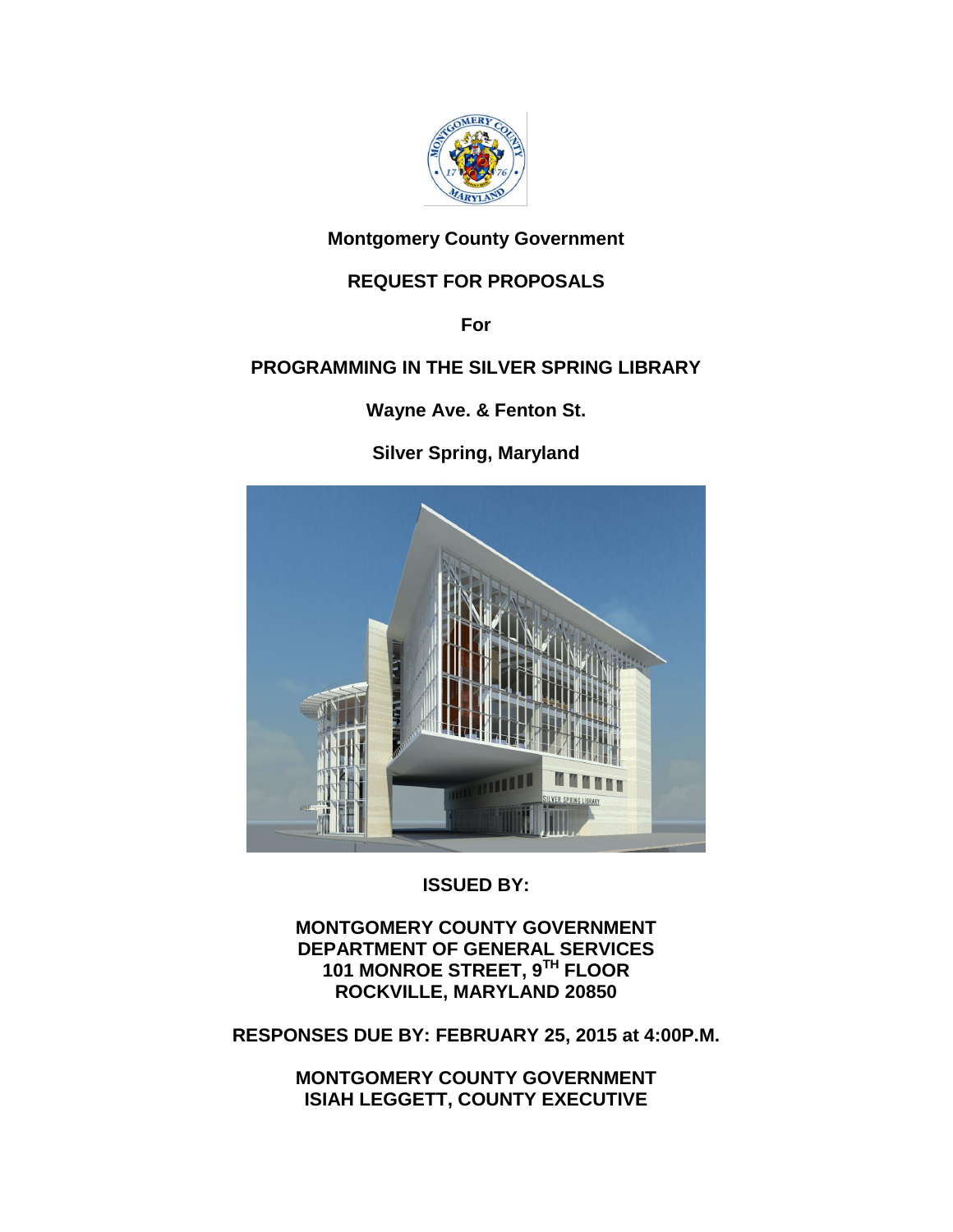## **PROGRAMMING IN THE SILVER SPRING LIBRARY**

### **REQUEST FOR PROPOSALS**

### **TABLE OF CONTENTS**

- **I. Overview**
- **II. Objectives**
- **III. Site Location and Description**
- **IV. Project Description**
- **V. Submission Requirements**
- **VI. Evaluation Criteria**
- **VII. Administration of the RFP**
- **VIII. Submittal Instructions**
- **IX. Optional Pre-Submission Conference & Tour**
- **X. Conditions and Limitations**
- **XI. Minority, Female and Disabled Participation**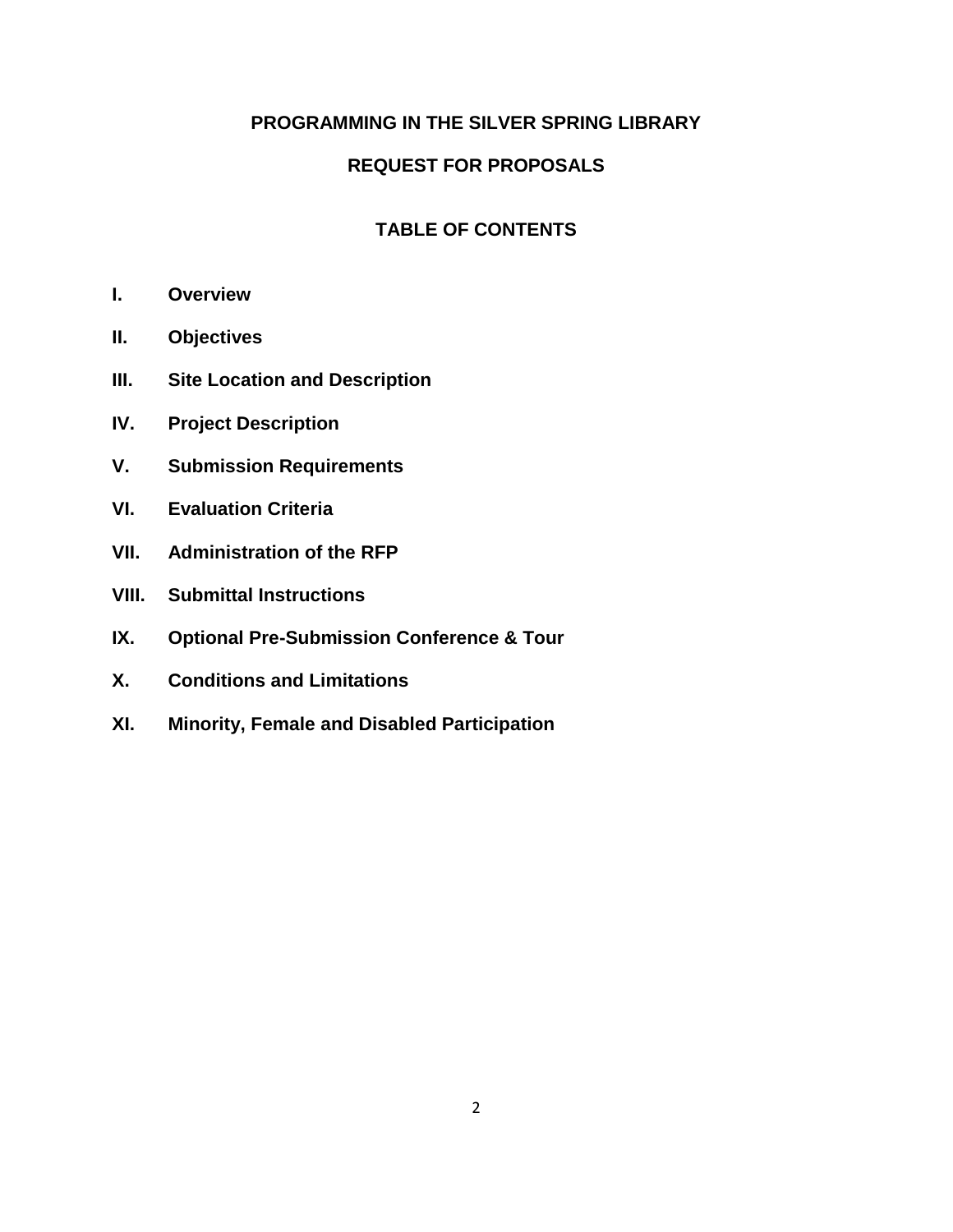### **XII. Overview**

Montgomery County, Maryland through its Department of General Services and the Silver Spring Regional Center, ("County") is seeking proposals ("Proposals") from one or more organizations ("Applicant") to be included in the new Silver Spring Library ("Library") located on Fenton Street between Wayne Avenue and Bonifant Street in downtown Silver Spring (the "Site").

## **II. Objectives**

The County is seeking Proposals that can achieve the following objectives:

- 1. Contribute to the mission of the Montgomery County Public Libraries creating a synergy that enhances the enjoyment and use of the Silver Spring Library.
- 2. Enhance and strengthen a cultural destination space in the Silver Spring Central Business District.
- 3. Provide cultural and educational opportunities to the residents of Montgomery County and enhance the quality of life in the County.
- 4. Contribute to the development of cultural opportunities in Montgomery County by making available public space for studios, public exhibitions, education, and/or development of creative partnerships.

## **III. Site Location and Description**

The Site is located in the Silver Spring Central Business District, which is designated by the State as an Arts and Entertainment District. These designations provide for certain tax incentives, such as property tax credits, job credits, income tax credits for artists, and amusement tax waivers. The site is also within a Bike/Pedestrian Priority Area and Metro Station Policy Area. The site is split zoned, with CR-3.0, C-2.0 R-2.75 H-110T on most of the property with the exception of the corner of Fenton Street and Wayne Avenue which is zoned CR-3.0, C-2.0 R-2.75 H-75T. The entire site is within the Fenton Village Overlay Zone. The Site is located across the street from a public parking garage that has 1,690 parking spaces, which are free on evenings and weekends and cost \$1.00 per hour from 7:00 a.m. to 6:00 p.m. (5:00 p.m. on Fridays), subject to modification by the Montgomery County Council. The site is in the area described in the Silver Spring Central Business District Sector Plan as Fenton Village and is just south of the Downtown Redevelopment Project and Urban Renewal Area.

## **IV. Project Description**

The County is currently developing the Site with uses that include the Library, affordable housing, public open space, retail and office and will accommodate a transit station for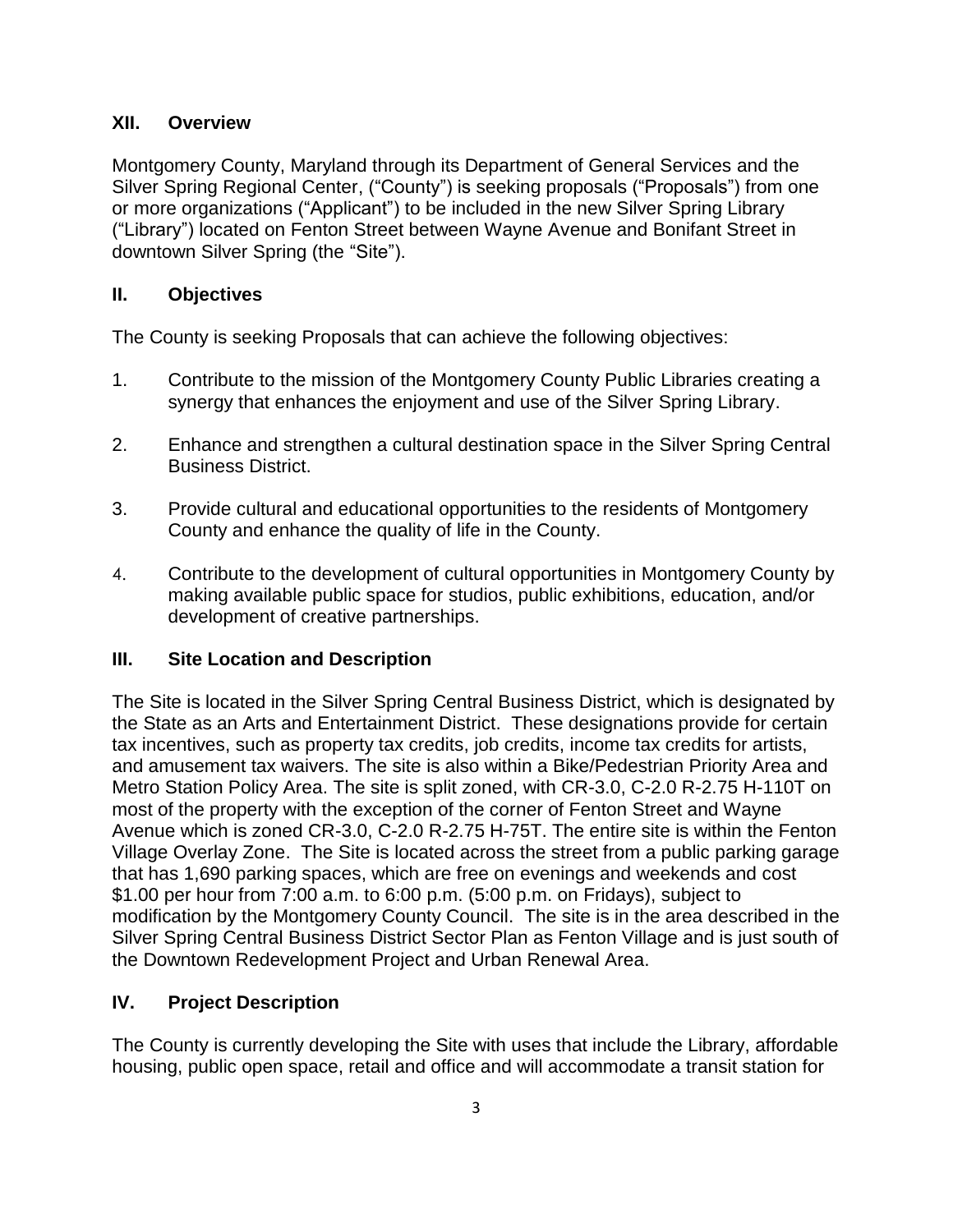the proposed Purple Line. The purpose of this Request for Proposals ("RFP") is to solicit proposals for organization space to be incorporated into the overall project that will be provided for use under a revocable license with the County. The County will consider licenses with one or more Applicants. Space in the current program that is designated for arts functions includes:

- 2,970 square feet in the basement floor
- 3,930 square feet of the ground floor
- 9,023 square feet of the second floor

Floor plans attached below.

Construction of the Library is currently scheduled to be completed early 2015, with an opening spring 2015. The space available will be a warm, lit shell and will require some tenant buildout.

The website for the Silver Spring Library project can be viewed here: [http://www.montgomerycountymd.gov/DGS-BDC/SS/710302.html.](http://www.montgomerycountymd.gov/DGS-BDC/SS/710302.html)

Individual floor plans of the Library can be viewed here: Basement: [http://www.montgomerycountymd.gov/DGS-](http://www.montgomerycountymd.gov/DGS-BDC/Resources/Images/SS/710302/ssl-a-100-basement-plan.jpg)[BDC/Resources/Images/SS/710302/ssl-a-100-basement-plan.jpg](http://www.montgomerycountymd.gov/DGS-BDC/Resources/Images/SS/710302/ssl-a-100-basement-plan.jpg) First Floor: [http://www.montgomerycountymd.gov/DGS-](http://www.montgomerycountymd.gov/DGS-BDC/Resources/Images/SS/710302/ssl-a-101-first-floor-plan-color.jpg)[BDC/Resources/Images/SS/710302/ssl-a-101-first-floor-plan-color.jpg](http://www.montgomerycountymd.gov/DGS-BDC/Resources/Images/SS/710302/ssl-a-101-first-floor-plan-color.jpg) Second Floor: [http://www.montgomerycountymd.gov/DGS-](http://www.montgomerycountymd.gov/DGS-BDC/Resources/Images/SS/710302/ssl-a-102-second-floor-plan.jpg)[BDC/Resources/Images/SS/710302/ssl-a-102-second-floor-plan.jpg](http://www.montgomerycountymd.gov/DGS-BDC/Resources/Images/SS/710302/ssl-a-102-second-floor-plan.jpg) Third Floor: [http://www.montgomerycountymd.gov/DGS-](http://www.montgomerycountymd.gov/DGS-BDC/Resources/Images/SS/710302/ssl-a-103-third-floor-plan-color.jpg)[BDC/Resources/Images/SS/710302/ssl-a-103-third-floor-plan-color.jpg](http://www.montgomerycountymd.gov/DGS-BDC/Resources/Images/SS/710302/ssl-a-103-third-floor-plan-color.jpg) Fourth Floor: [http://www.montgomerycountymd.gov/DGS-](http://www.montgomerycountymd.gov/DGS-BDC/Resources/Images/SS/710302/ssl-a-104-fourth-floor-plan-color.jpg)[BDC/Resources/Images/SS/710302/ssl-a-104-fourth-floor-plan-color.jpg](http://www.montgomerycountymd.gov/DGS-BDC/Resources/Images/SS/710302/ssl-a-104-fourth-floor-plan-color.jpg) Fifth Floor: [http://www.montgomerycountymd.gov/DGS-](http://www.montgomerycountymd.gov/DGS-BDC/Resources/Images/SS/710302/ssl-a-105-fifth-floor-plan-color.jpg)[BDC/Resources/Images/SS/710302/ssl-a-105-fifth-floor-plan-color.jpg](http://www.montgomerycountymd.gov/DGS-BDC/Resources/Images/SS/710302/ssl-a-105-fifth-floor-plan-color.jpg)

- 1. Any proposed use should provide space and programs for a range of activities.
- 2. The use must be an organization that is:
	- Locally or nationally recognized as a professionally managed and effective organization;
	- An established organization with a proven track record at fund raising;
	- Financially viable; and
	- Has a developed programs with a wide range of different activities.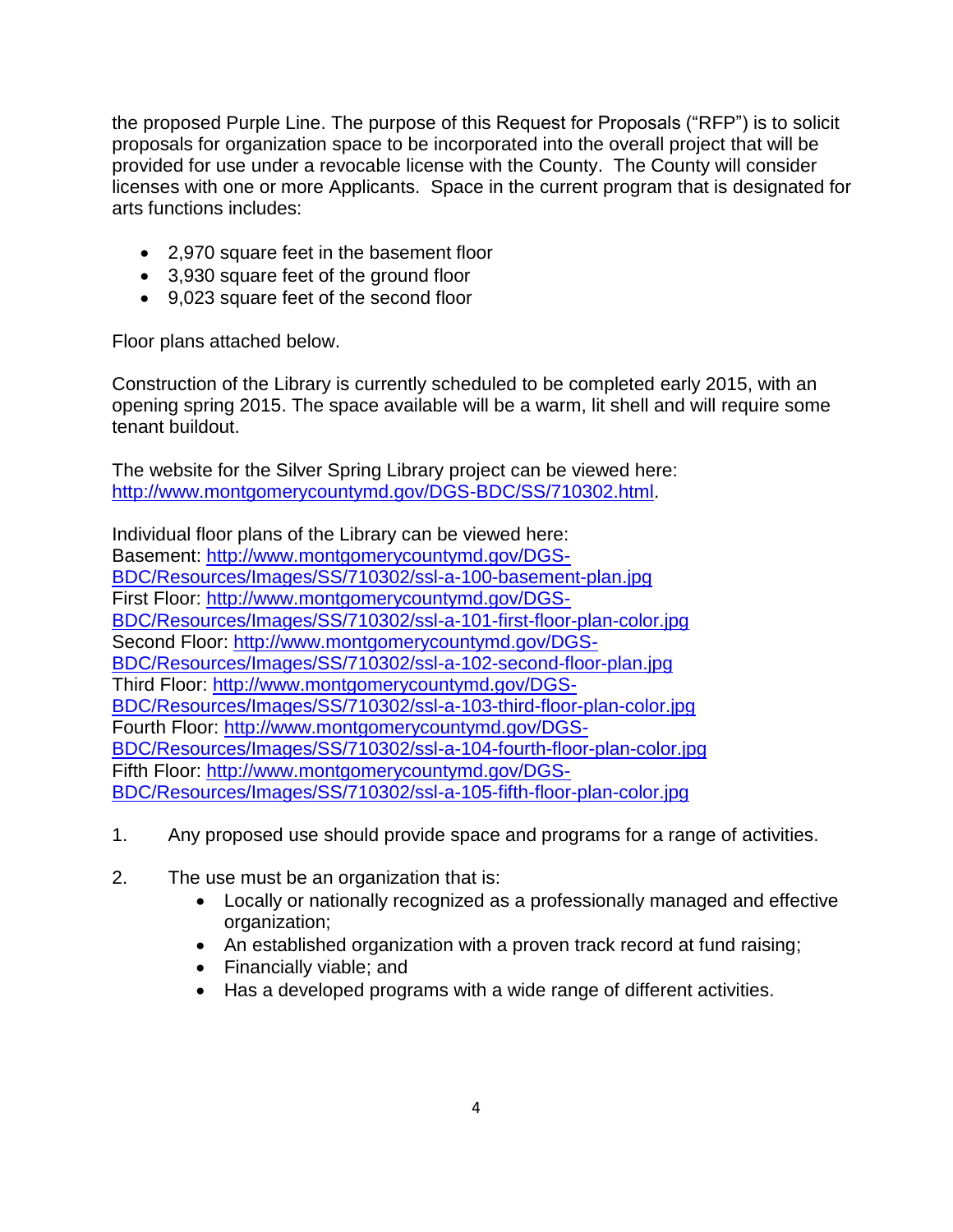### **V. Submission Requirements**

All Proposals must include a complete description of the concept and programs the Applicant intends to present to the public including how such programs will support or enhance the primary use of the Project for a public library. The County reserves the right to request additional information during the review period.

The Proposal must include the following elements:

- 1. Cover: The cover should contain the title, the Applicant's name and the submission date.
- 2. Transmittal Letter: The transmittal letter should not exceed two pages and should contain:
	- A. The name, title and contact information, including the phone number and email address, of the individual with authority to bind the Applicant. The authorized person should transmit the proposal along with documentation confirming that the individual is empowered to act for the Applicant as well as documentation of the applicant's good standing and/or qualification to do business in the State of Maryland.
	- B. The address that is the Applicant's principal place of business, and the Applicant's entity type. If the Applicant is a joint venture, provide the above information for all participants in the Proposal.
	- C. Statement that the Proposal will remain in effect for one year after the due date.
	- D. Statement acknowledging receipt of each addendum that the County may issue.
	- E. Statement that, if selected, the Applicant will negotiate in good faith with the County.
- 3. Statement of Qualifications:
	- A. *Background Information*: A description of the use, including the organizational structure, identification of principal staff and governing board members, and length of time it has existed as an organization. For purposes of this request and this Section 3, if the Applicant is a joint venture, information for each entity should be furnished and how the use will be managed by the partners.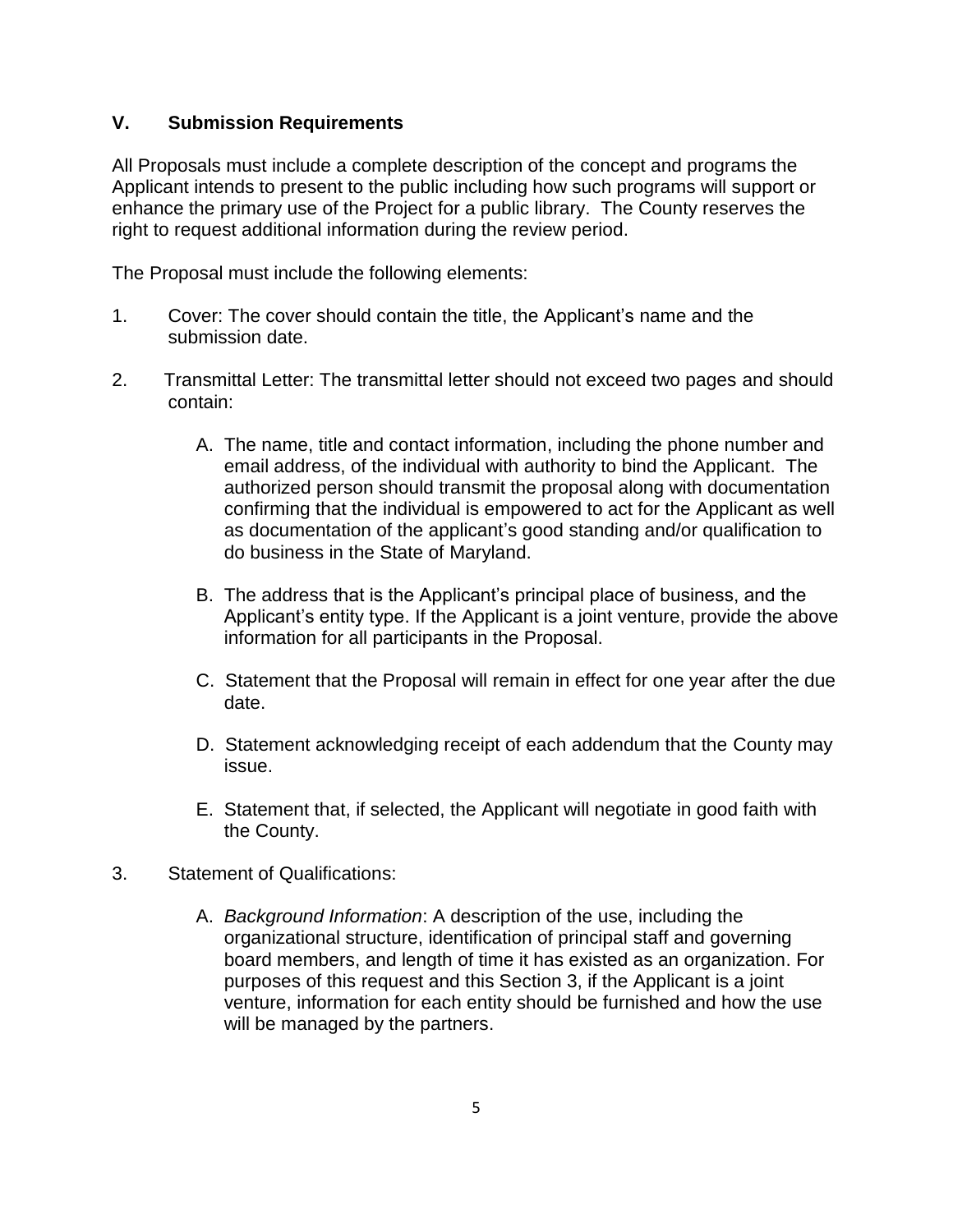- B. *Financial Capability:* Description of the Applicant's financial capability to: (1) buildout the use space; (2) the ability to maintain the space; and (3) the ability to operate the proposed programming. This section should provide a plan that indicates how the Applicant will obtain sufficient financing for the buildout for the proposed space, the furnishing of the proposed space, the maintenance of the proposed space, and the operation of the proposed uses within the Project. The Proposal should also include the most current twelve-month financial statements of the Applicant and any partners, including balance sheets and income statements for the past two fiscal years.
- C. *Project Experience:* Description of the Applicant's experience at managing a facility. This information should clearly describe the financial structures, size of the facility, where it is located and when it was acquired. The statement should also include why the Applicant is compatible with a public library and describe any prior experience partnering/working with a public library and other local/state/national governmental agencies.
- D. *Program Experience:* Description of the programs the Applicant has to date provided for the public, including number of participants, description of participants (such as age, experience, diversity, etc.) and the objectives of those programs.
- E. *References:* Include names and addresses of at least three commercial or institutional credit references for the Applicant and any member of the proposed partnership, and a letter from each of the credit references authorizing them to respond to inquiries from the County.
- 4. Concept Statement: This section should describe the Applicant's concept for the project and how this concept meets the County's objectives. This concept statement should identify the following:
	- A. Concept plan that illustrates the proposed layout of all programs within the allocated space shown on floor plans (see section IV), including square footage and other characteristics of the development of the use. Please clearly identify if the Applicant is planning to occupy all or part of the available space.
	- B. Project budget showing sources and uses of buildout funds and one year operating pro forma. The pro forma must include cost, revenue and inflation assumptions, as follows:
		- Soft and hard costs, including cost to build-out the interior of the use, and how these costs will be funded;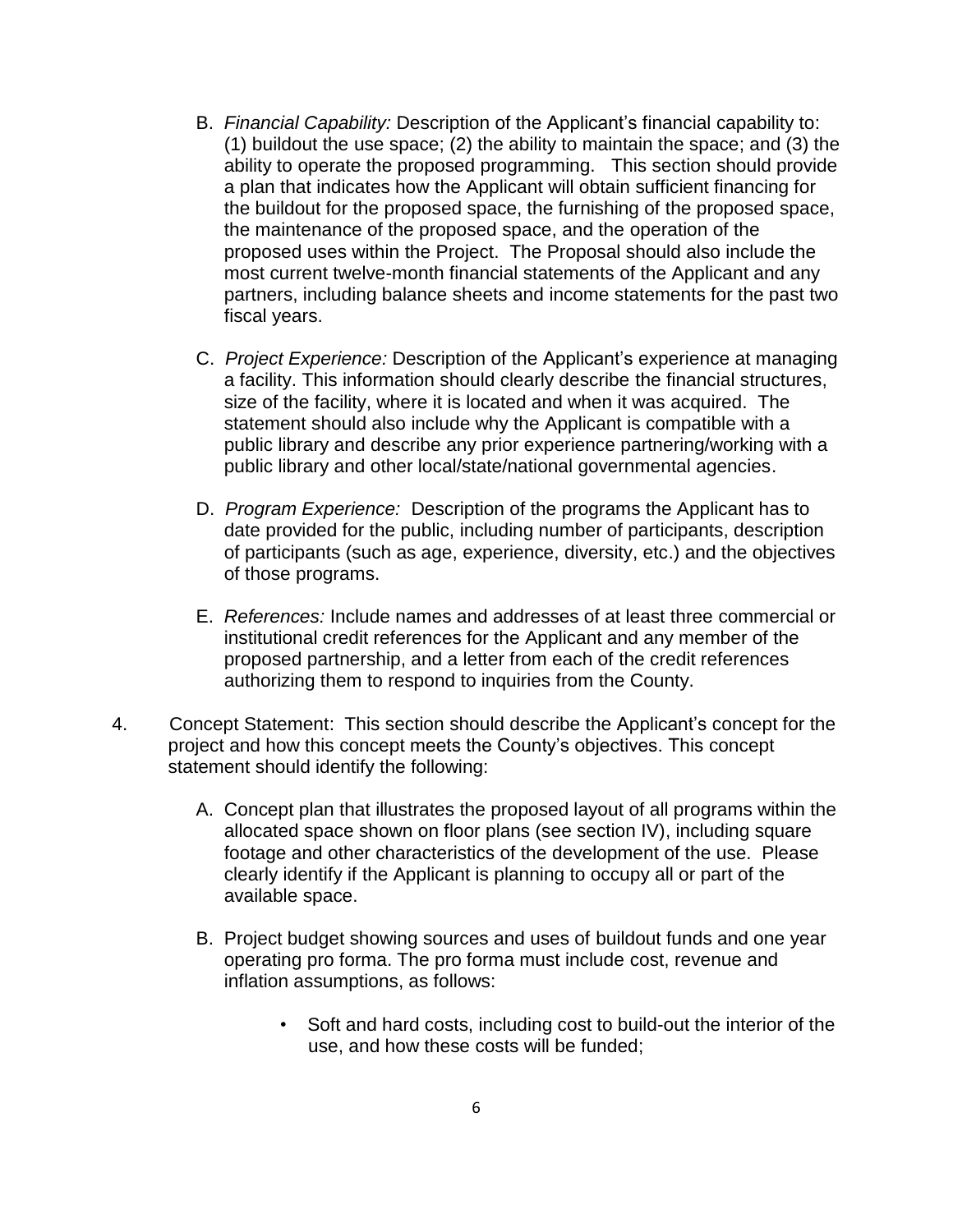- Fixture, furnishing and equipment costs and how these costs will be covered; and
- Cash flows of the use:
	- revenues (such as retail operations, rental fees for private use, fees from programs and classes, etc.);
	- expenditures, including rent or other payments or services provided to the County (utility costs, other operating costs, etc); and
	- any costs assumed by the Applicant to be covered by the County for both capital and ongoing maintenance and operating costs.

In addition to providing a hard copy of the budget, the Applicant should include a soft copy in Excel format on a thumb drive.

- C. A statement of whether the proposed development is contingent on any County or State government action (e.g., regulation changes, public funding-grants, loans, etc.) and a listing of these contingencies.
- 5. Programming Commitment: Describe how the programs conducted by the use on the Site will support and contribute to the five objectives listed in Section II above. Describe the operation of the use including hours of operations and services provided to the public (for example educational programming, youth programming, etc.)
- 6. Electronic Files: One copy of the entire Proposal shall be submitted to the County in PDF format on a thumb drive as one single file.

# **VI. Evaluation Criteria**

Upon receipt of the Proposals, the selection committee may review and evaluate the Proposals in accordance with the criteria listed below. Interviews may be conducted with development teams. The selection committee's decisions and recommendations will be consensus-based. The County's goal is to select the best Proposal from the most qualified Applicant that meets the County's objectives for this key site. The following evaluation criteria will help the County achieve its objectives for the Site:

| 1 <sub>1</sub> | Overall quality of the proposed use concept:               | 20 points  |
|----------------|------------------------------------------------------------|------------|
| 2.             | Meeting of County's objectives for this request:           | 30 points  |
| 3.             | Expertise and financial capacity to implement the concept: | 25 points  |
| 4.             | Overall financial benefit to the County:                   | 15 points  |
| 5.             | Proposed cultural value to the community:                  | 5 points   |
| 6.             | Prior experience partnering with a public library          | 5 points   |
|                | <b>Total Points</b>                                        | 100 points |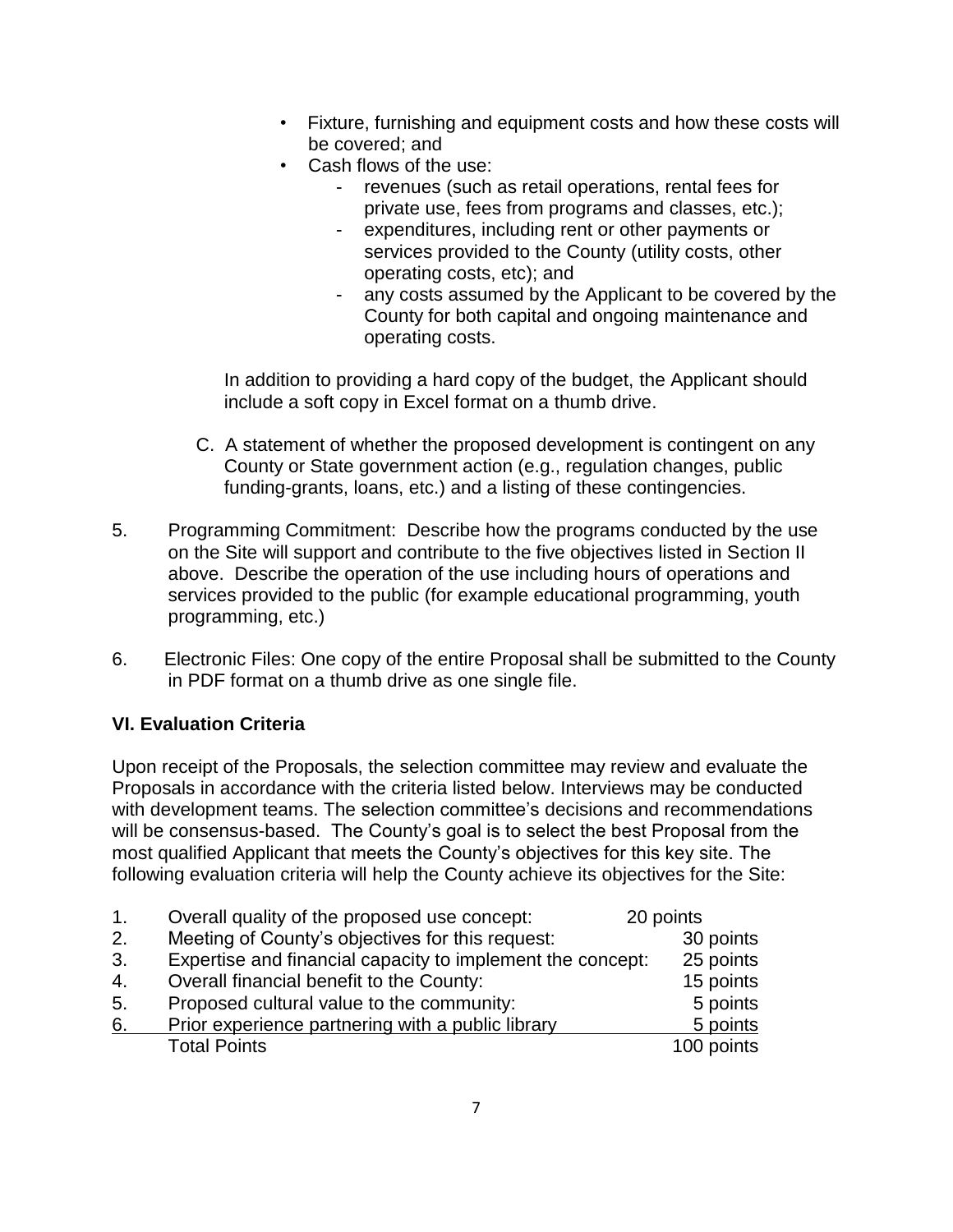#### **VII. Administration of the RFP**

Proposals are due by 4:00 P.M. on February 25, 2015. If a Memorandum of Understanding or other form of agreement acceptable to the County cannot be successfully negotiated with the top-ranked Applicant, the County may proceed to negotiate with the Applicant that submitted the next highest ranked Proposal. Alternatively, and at the County's discretion, the County may elect to negotiate with more than one Applicant at a time until an initial letter of intent or memorandum of understanding is negotiated. Any amendments to this request will be posted on the Department of General Services' website at: [http://www.montgomerycountymd.gov/DGS/OPD/SilverSpringLibrary.html.](http://www.montgomerycountymd.gov/DGS/OPD/SilverSpringLibrary.html)

The County expects the request to meet the following schedule, but reserves the right to amend this schedule or, at its sole discretion, to cancel the solicitation at any time.

Request Release: January 13, 2015 Pre-Submission Meeting: January 28, 2015 Deadline for Questions: February 4, 2015 **Proposals Due: February 25, 2015**

#### **VIII. Submittal Instructions**

All Proposals shall include one original and five (5) copies in 8½" by 11" format with no smaller than 11-point font and will not exceed 25 pages (excluding credit references, Letters of Intent ("LOIs"), Memoranda of Understanding ("MOUs"), renderings, Excel based worksheets/models, tables, charts, etc.). Submissions must be bound and sealed, and must be mailed or delivered to:

Greg Ossont, Deputy Director Montgomery County Department of General Services 101 Monroe Street, 9<sup>th</sup> Floor Rockville, MD 20850

The envelope must state "Silver Spring Library Project Use." Written Proposals will be evaluated upon only what is submitted, and it is incumbent upon the Applicant to submit sufficient information to enable the County to fully evaluate the Applicant's capabilities and experience. Proposals received after the date and time specified will be rated as late and may not be considered. The County will not accept faxed Proposals or Proposals sent via e-mail. Unless requested by the County, additional information cannot be submitted by the Applicant after the deadline set for receipt of Proposals. The Applicant may be notified in writing of any change in the specifications contained in this request.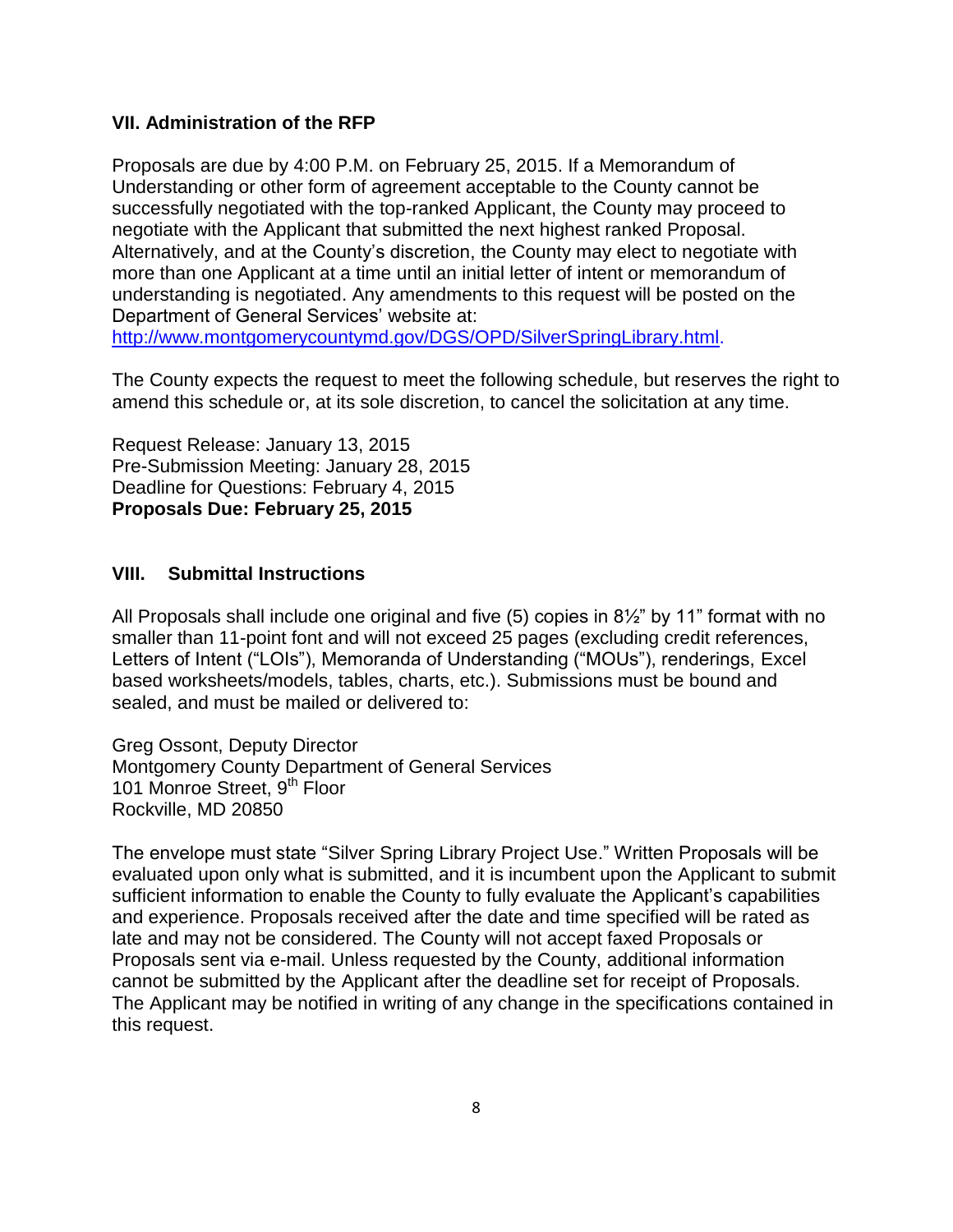By submitting a Proposal, the Applicant agrees that its Proposal may not be modified, withdrawn or canceled by the Applicant for one year following the time and date designated for the receipt of Proposals or in any amendments hereto.

Proposals submitted prior to February 25, 2015 may be withdrawn only by written notice to the County. Withdrawn Proposals may be resubmitted up to the time designated for the receipt of Proposals, provided that they are then fully in conformance with this request.

Any modified Proposal must be submitted at the place and prior to the time designated for receipt of Proposals.

## **IX. Optional Pre-Submission Conference & Tour**

There will be an optional pre-submission tour and conference on January 28, 2015. A tour of the site will begin at 3:00 P.M. followed immediately by a pre-submission meeting at the Silver Spring Civic Building. The County will not provide transportation to or from the site. Please plan on wearing closed toe shoes to the tour.

## **IX. Conditions and Limitations**

The County reserves the right to reject any or all Proposals submitted in response to this RFP, advertise for new Proposals or to accept any Proposal deemed to be in the best interest of the County. A Proposal submitted in response to this RFP does not constitute a contract and does not indicate or otherwise reflect a commitment of any kind on behalf of the County. Furthermore, this RFP does not represent a commitment or offer by the County to enter into an agreement with a Proposer or to pay any costs incurred in the preparation or submission of a Proposal to this RFP. Furthermore, this RFP does not commit the County to pay for costs incurred in the negotiation or other work in preparation of, or related to, a final agreement between the selected Proposer and the County.

Any commitment made by the County will be subject to the appropriation of funds by the Montgomery County Council to carry out any such commitments and the execution of a contract acceptable to the County.

Written questions regarding the RFP should be directed, via email, to Greg Ossont at greg.ossont@montgomerycountymd.gov. No verbal questions, outside of the Pre-Submission Meeting, will be accepted.

All questions, and the responses from the County, will be posted on County's website at: [http://www.montgomerycountymd.gov/DGS/OPD/SilverSpringLibrary.html.](http://www.montgomerycountymd.gov/DGS/OPD/SilverSpringLibrary.html)